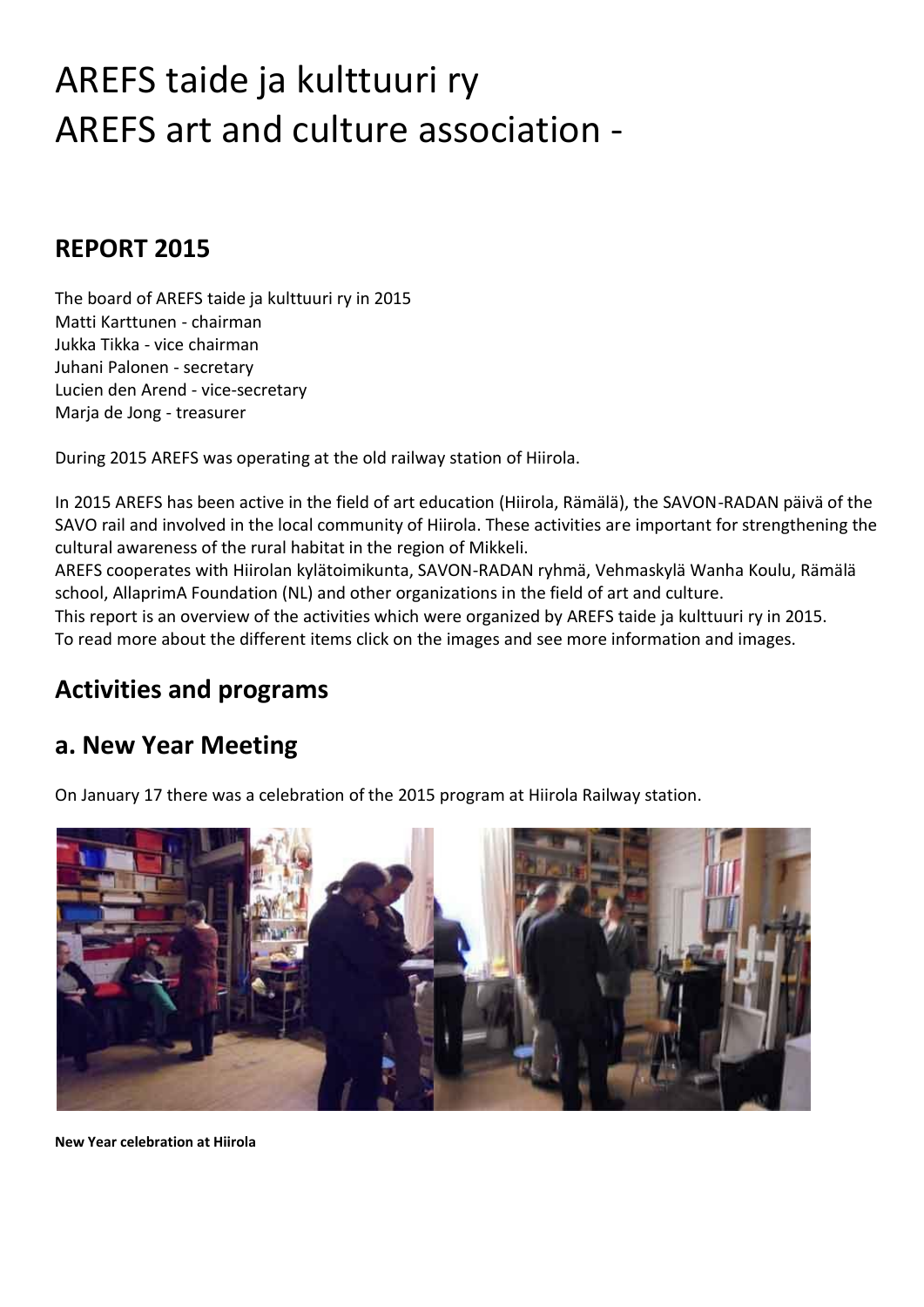## **b. renovation railway station**

The railway station in Hiirola is an old building which is still under construction.

To work properly it is important to organize tools and material in a way that several persons can find them easily. In 2015 it was possible to replace the tools room to a new constructed part of the 'cold' area. This part of the building is now in an open connection with the rest of the building.

The part behind the new constructed wall is now in use as an archive.

The former tools room is transformed into a gallery.



**the new tools room is efficient and organized.**

## **c. gallery STUDIO 23**

As the old railway station is a remarkable building and loved by the villagers and railway lovers, it is a pleasure to transform one of the rooms into a small gallery. The gallery has the intention to invite people to visit the place and to contact them with the activities of AREFS, artists who exhibit their art and to initiate performances for different audiences.

The former tools room is also the entrance room of the building and even it is small it can be used as a gallery. It is connected with the library and with the atelier. These three rooms are suitable for art activities, research and presentations.

In 2015 three exhibitions have been organized in this new gallery.



the first exhibition "try-out" with art from the collection of the AllaprimA Foundation has taken place in September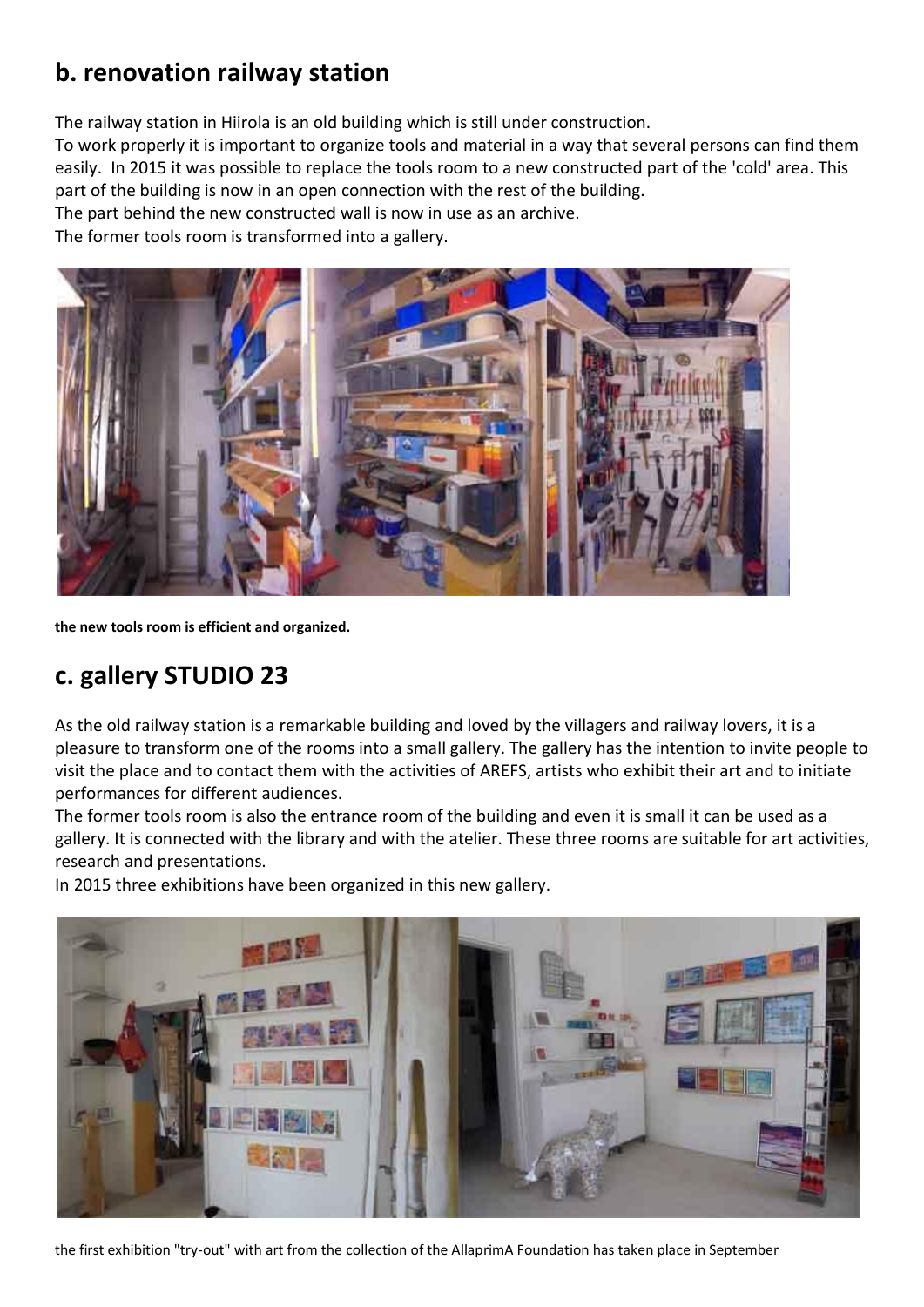

second exhibition 'premiere' with art by the artists: Luis Blanchard, Sami Funke, Harri Heinonen, Margreet Huisman, Marja de Jong, Tiina Kyliäinen, Conny Minnema, Alexander Nikitin, Susanna Pälviä, Janina Rudnicka, Paula Ruuttunen, Birgitte Sasshofer, Julio Tobal, Kirsimaria E. Törönen-Ripatti, Hanna Vahvaselkä, Marjaana Valve os Leppänen, Seppo Väänänen, Nadia Zubareva



during Christmas time 'Christmas at Studio 23' with arts and crafts from different origine

In 2016 new exhibitions are planned.

### **d. art education symposium NATURALLY ART**

As part of the Erasmus + program teachers from Portugal have participated in the art education symposium NATTURALLY ART which took place in May 2015.

During the symposium the participants were participating in a series of art lessons with children in the age of 7-8 years, a theoretical background of art education, practical art activities, excursions to different art institutions in the region.

Contributors to this symposium: AREFS taide ja kulttuuri ry, Rämälä school, Taidelukio Savonlinna, Gallery Arts Nova Savonlinna, Riitta Moisander expert in the field of art education and previous secretary general of the regional arts council, Marja de Jong artist and art teacher.

It was a great experience to work together with these Portuguese teachers and to exchange experiences from different countries.

In this program have participated: 24 children and 12 adults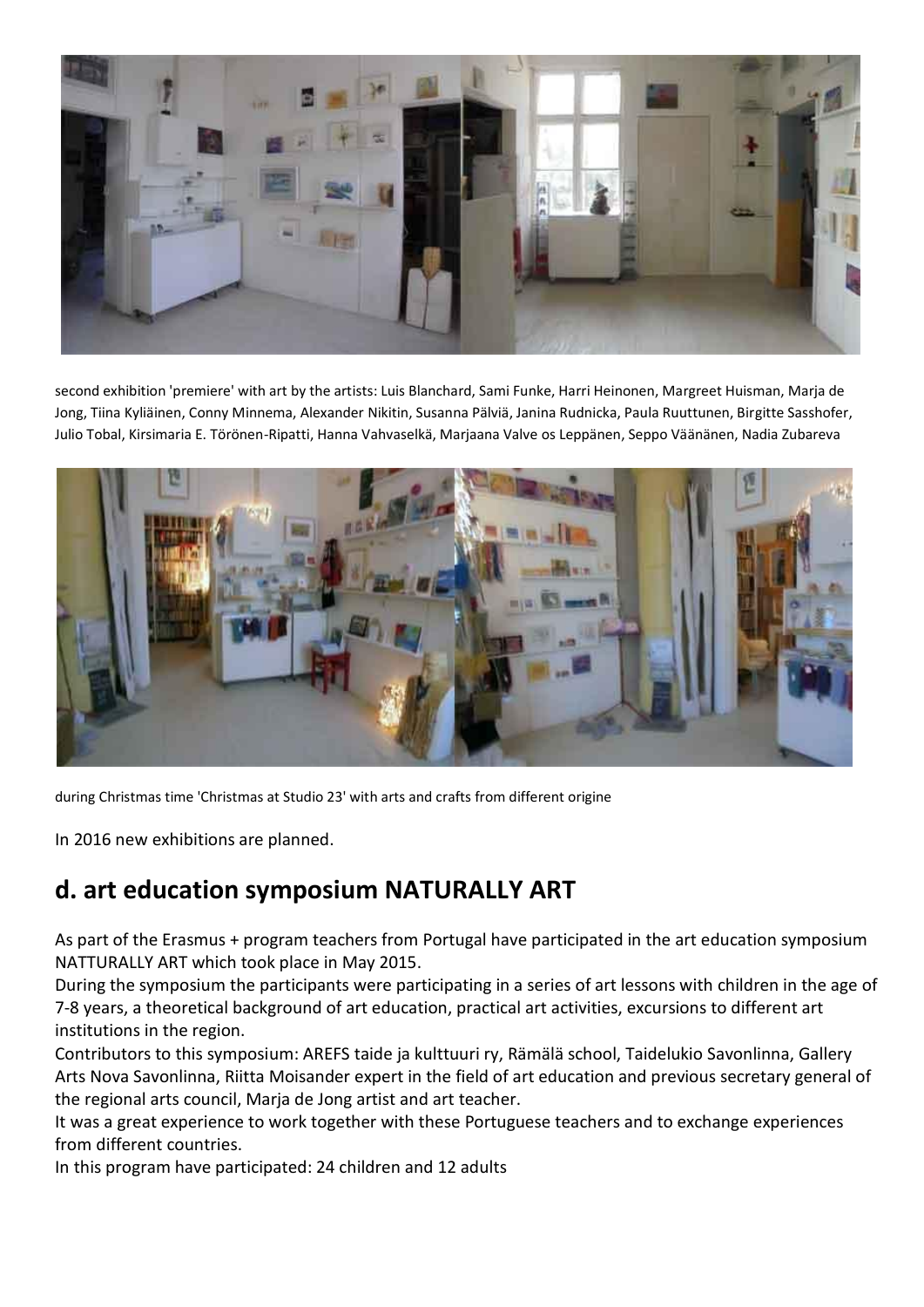

[NATURALLY ART](http://www.arefs.org/art-education-symposiums/images/2015-planning-Naturally-art-2015-english.pdf) pdf file

[Blog by Portuguese teachers](http://artenafinlandia.weebly.com/) (in Portuguese) with many images of the activities.

#### **e. international youth art camp**

AREFS has participated in the international youth art camp in Vehmaskylä. A group of young people were studying English and art in a nature environment. This combination is very successful and attractive for young people of this age. The magic of nature experiences create a natural attitude to develop their language skills, the art activities support an intensive way of observation and offers new ways to express their experiences.

In this program participated: 18 young people and 4 adults



**different program parts during the international youth art camp, the final results of the painting sessions show the fallen trunk**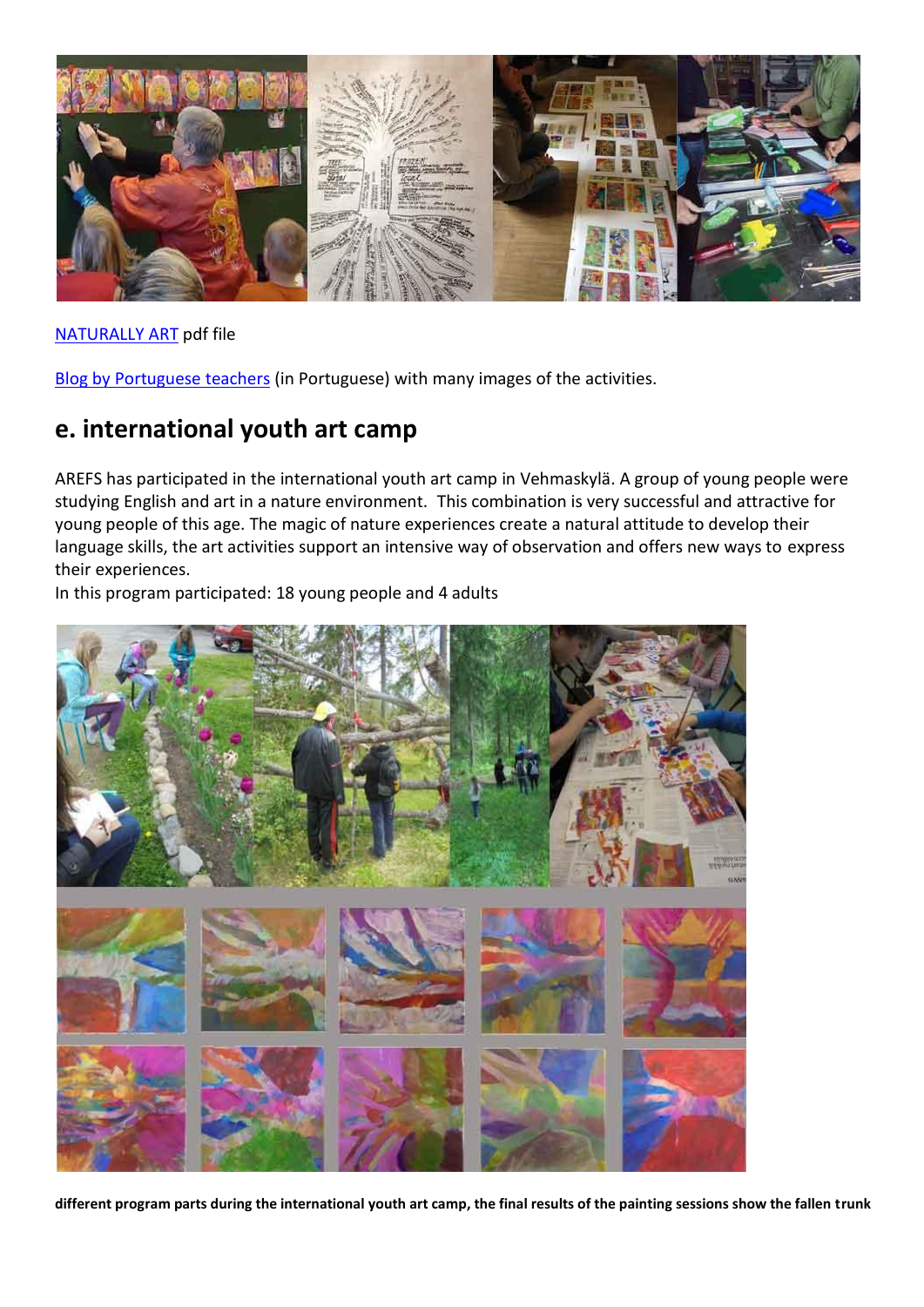## **f. art activity Rämälä school**

In September children of the 1-2 and 3-4 class have transformed a piece of plywood into a train wagon. One side the outside of the wagon and the other side the interior of it.

Finally the wagon get buttons as wheels and all the wagons were connected together and presented in the yard of Hiirola railway station during SAVON-RADAN päivä on October 3rd 2015. In this program participated: 40 children and 4 adults



**children at Rämälä school (class 1-2 and 3-4) were painting train wagons and when finished playing in the sport hall**

# **g. SAVON-RADAN ryhmä**



In 2013 AREFS taide ja kulttuuri ry has started to participate in the annual celebration of the SAVON-RATA by having open doors at the railway station in Hiirola.

In 2014 AREFS started cooperation with SAVON-RADAN ryhmä. This is a collaboration group of railway stations along the railway in Etelä-Savo. The group has started their collaboration in 2013 to give attention to the heritage of old railway stations and to use its meaning as a source for innovative cultural and economic development in the field of art, technology, design and tourism and all what is related to these fields.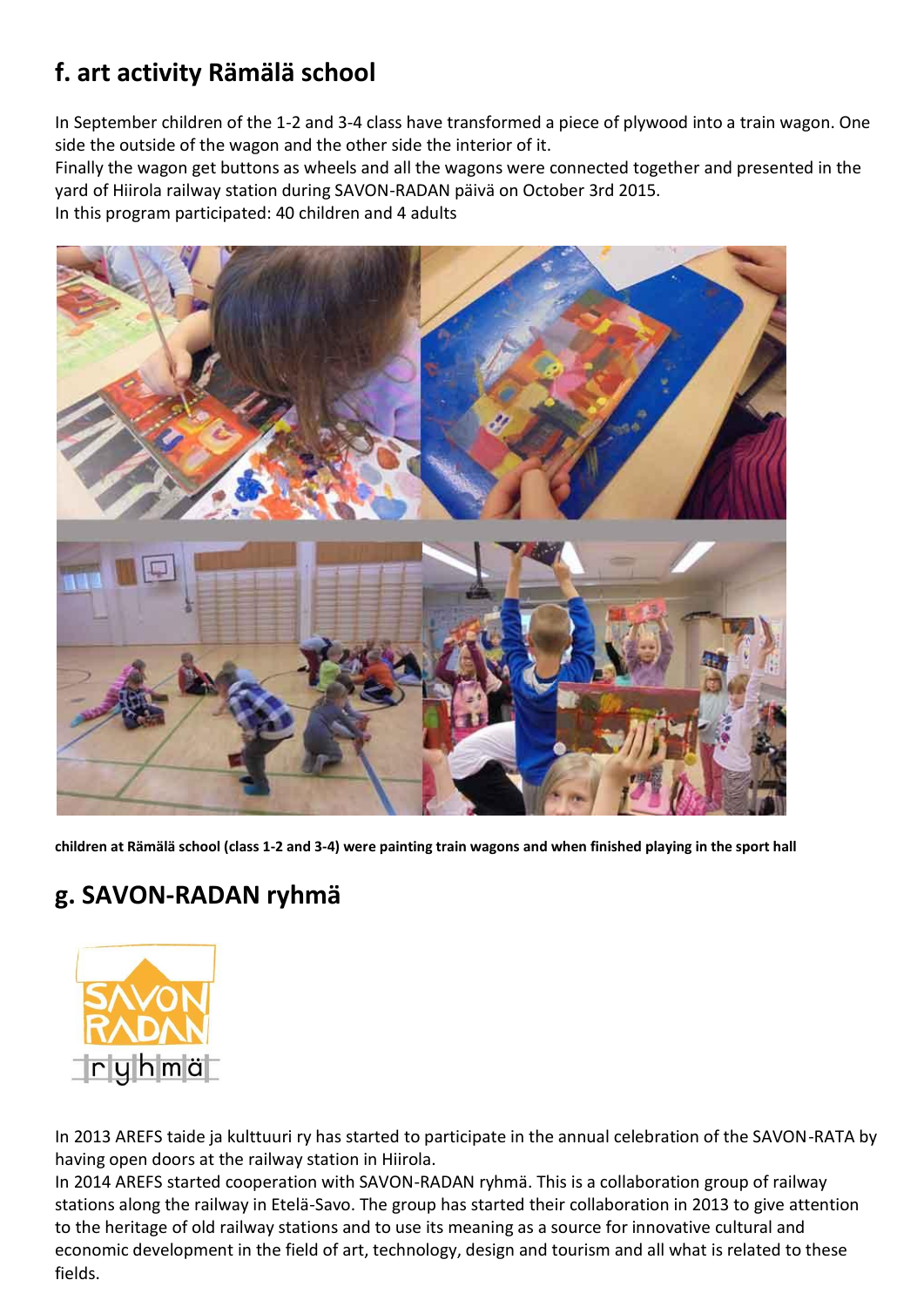The SAVON-RADAN ryhmä is looking for local, regional and international collaboration to share their knowledge and experiences, and to exchange their expertise. This will contribute to challenge new conditions for living and working in the countryside.

The group is working together in different compositions, depending on the goal and the needed expertise.

SAVON RADAN ryhmä has the intention to inform a wide audience about the status and development of the railway stations along the Savo-rail through publication on the internet. On the website of AREFS a special part is created for this initiative. - See more at:<http://www.arefs.org/savon-radan-ryhma/savon-radan-index.html>

## **h. Hiirola community program SAVON RADAN päivä**

On Saturday October 3rd the SAVON-RADAN päivä has taken place. This annual event takes place in Haukivuori, Kalvitsa, Hiirola, Mikkeli and Otava. People can visit the stations and go by train from one station to the others. During the year the old train is the only train that stops on these stations. Many people are interested in the old stations and their activities.

In Hiirola the building was open for public and the first exhibition with art works from artists living in the region was free to enter.

In the library two musicians had a performance with traditional Finnish songs.

In the atelier people were offered the knitting works of a Dutch artisan.

The local Hiirolan kylätoimikunta has their coffee and snack stand and there was a fair. Around 200 people have attended this event. A part of them came from the south.



**Impressions of the annual SAVON-RADAN paivä in Hiirola, the train wagons are painted by children of Rämälä school**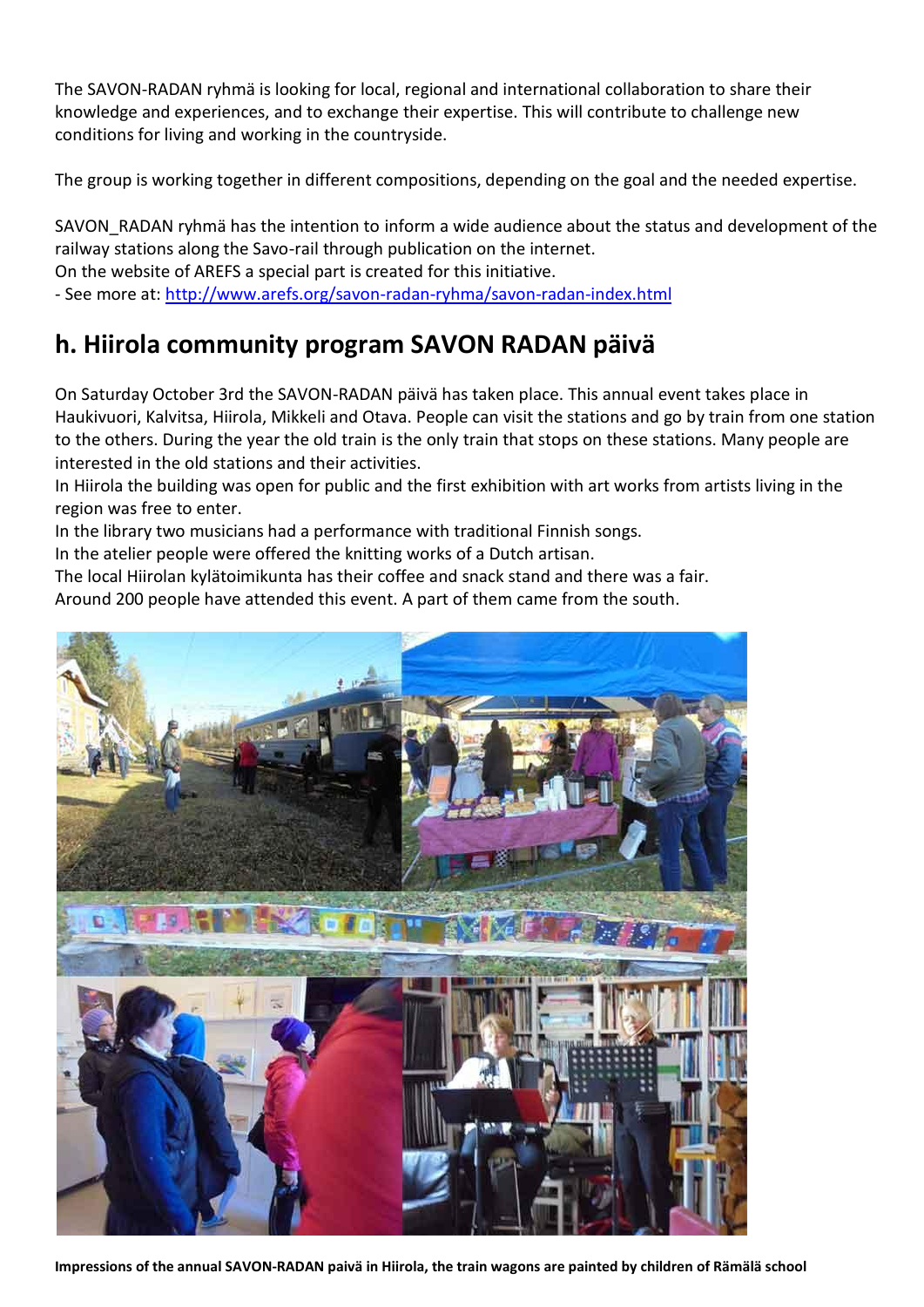## **i. international cooperation**

## **Sweden**

With the Swedish organization ART&TECHNOLOGY AREFS is building on a Finnish contribution for international artists to participate in this program.

## **Russia**

With the Wanha Koulu Vehmaskylä AREFS is working on a program for art, culture and nature in rural Finland.

# **Netherlands**

From the beginning AREFS collaborates with the Dutch AllaprimA Foundation in the field of art education and publications in this field.

Both organizations are interested in developing new ways in embedding art and culture in the school curriculum. Through an exchange of expertise and views they are able to offer interesting and inviting programs for artists, art teachers and teachers of elementary school and free time programs.

### **Norway**

The international museum of child art in Oslo has selected some art works from the collection to use in their publication about "Daddy World Wide". The images were published in the [book Daddy World Wide](http://www.barnekunst.no/en/new-book-pappan-i-de-mange-land-daddy-world-wide/)

# **j. planning publications**

1. It is the intention to edit and publish a publication about the art education THIS IS MY BACKYARD. 2. The results of the different art education programs are valuable for a larger audience, it is the intention to set up a digital database which will be open for (art) teachers.

Both plans are under construction and need funding to be able to finish them.

# **k. promotion**

During 2015 the following promotion has been printed:

- 1. invitation SAVON-RASAN päivä
- 2. time table old timer train on SAVON-RADAN päivä
- 3. invitation exhibition CHRISTMAS at STUDIO 23

# **l. meetings**

During 2015 the board has had a meeting 1 time.

## **m. financial review:**

A financial report about 2015 will be ready in spring 2016.

AREFS taide ja kulttuuri ry has 48 members 170 persons are following AREFS on Facebook